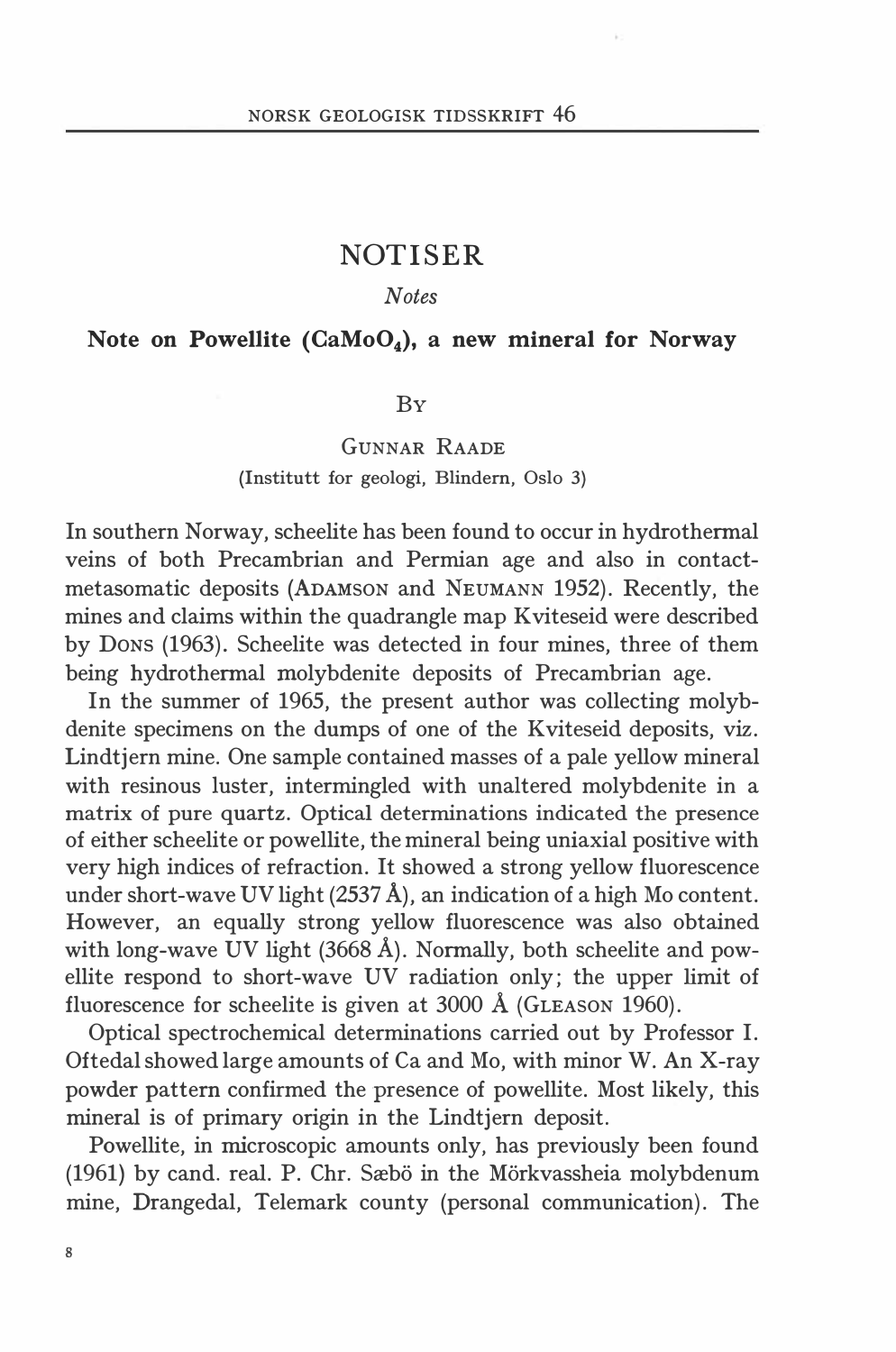molybdenite of this deposit occurs in Precambrian pegmatite veins (BuGGE 1963). Fibrous powellite was observed in extremely small amounts on molybdenite crystals as an alteration product, together with large amounts of ferrimolybdite, malachite, and traces of azurite. This powellite clearly belongs to the weathering zone of the deposit. No fluorescence was observed under short-wave UV light, the response to long-wave radiation was not tested. The identification was done by means of the X-ray powder method.

Closer inspections of Norwegian molybdenum deposits will probably lead to additional finds of powellite.

#### **REFERENCES**

- ADAMSON, O. J. and NEUMANN, H. 1952. Tungsten in Southern Norway. Norsk geol. tidsskr. 30: 135-37.
- BuGGE, A. 1963. Norges molybdenforekomster. Norges geol. undersok. No. 217, 134 pp.
- DoNs, J. A. 1963. Gruber og skjerp innen gradteigkart E36V Kviteseid. Norges geol. undersök. No. 216, 80 pp.
- GLEASON, S. 1960. Ultraviolet guide to minerals. D. Van Nostrand Company, Inc., Princeton, 244 pp.

#### A new Norwegian occurrence of Milarite

### BY

### GUNNAR RAADE

#### (Institutt for geologi, Blindern, Oslo 3)

Milarite,  $K_2Ca_4Al_2Be_4(Si_{12}O_{30})_2.H_2O$ , was described from nordmarkite druses in the Grorud district, near Oslo (OFTEDAL and SÆBO 1965).

The present note reports the second find of this rare mineral in Norway. It was observed in a beryl sample from the granite pegmatite at Nedre Lapplægret, Drag in Tysfjord, Nordland county {SVERDRUP and SÆBÖ 1958). The material examined was collected by the author during a short visit to Drag in the summer of 1965. Milarite must be considered very rare in this locality, as only one beryl specimen out of twenty was found to contain it.